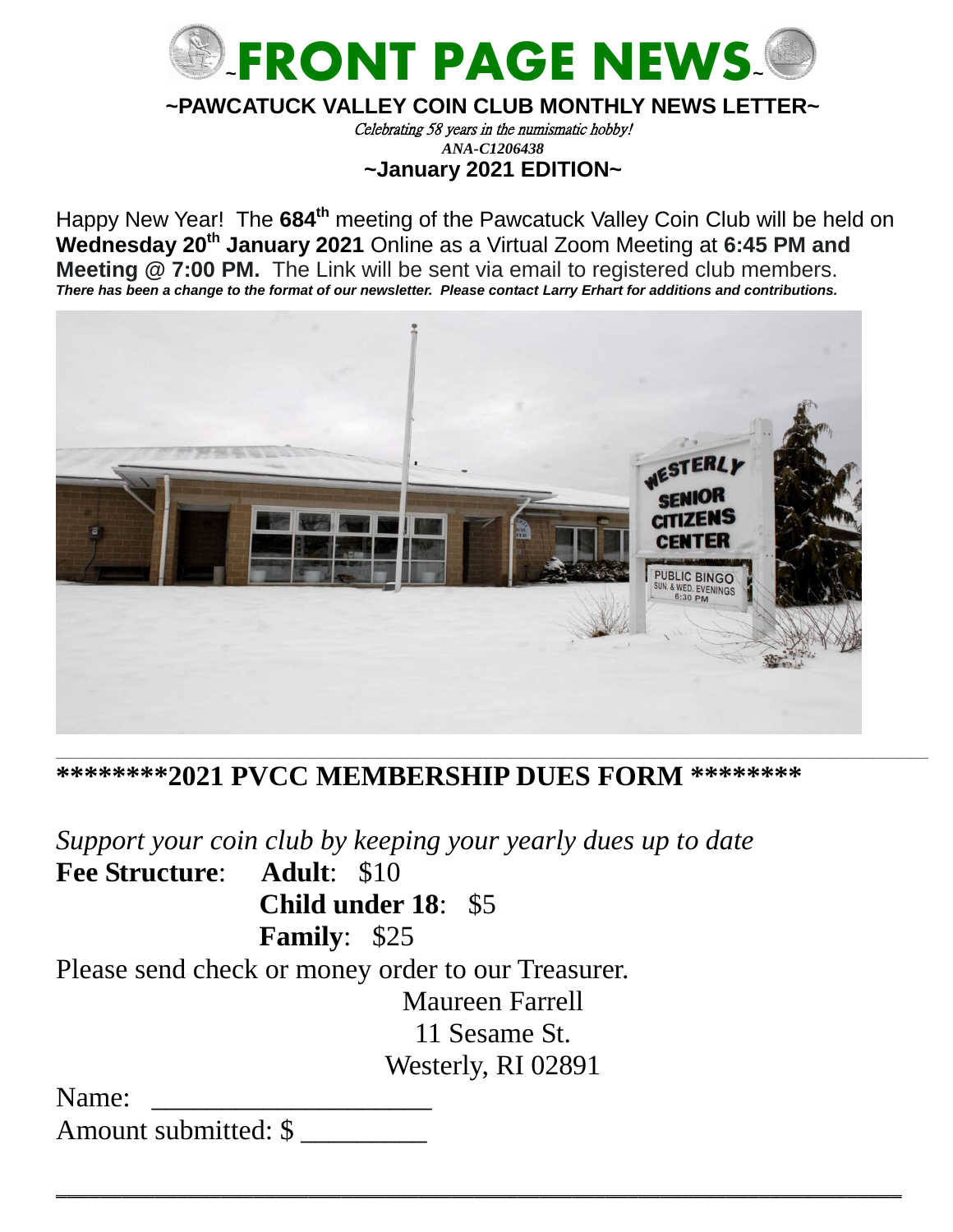## **PVCC Door Prize List for January 20, 2021**



**Junior Door Prize: Senior Door prize:**

2021 United States Coins Red Book 1922 NGC Peace Dollar MS63Dollar MS63



# The Pawcatuck Coin Club: Members Recount their Passion [BUY PHOTO:](https://www.theday.com/article/20171015/ENT18/171019889) Russell Young, of Preston, uses a magnifier

to get a closer look at a civil war token during a meeting of the Pawcatuck Valley Coin Club on Sept. 20 at Stonington Arms. (Sarah Gordon/The Day)



Published October 15. 2017 12:01AM | Updated October 16. 2017 9:31AM **By** Mary Biekert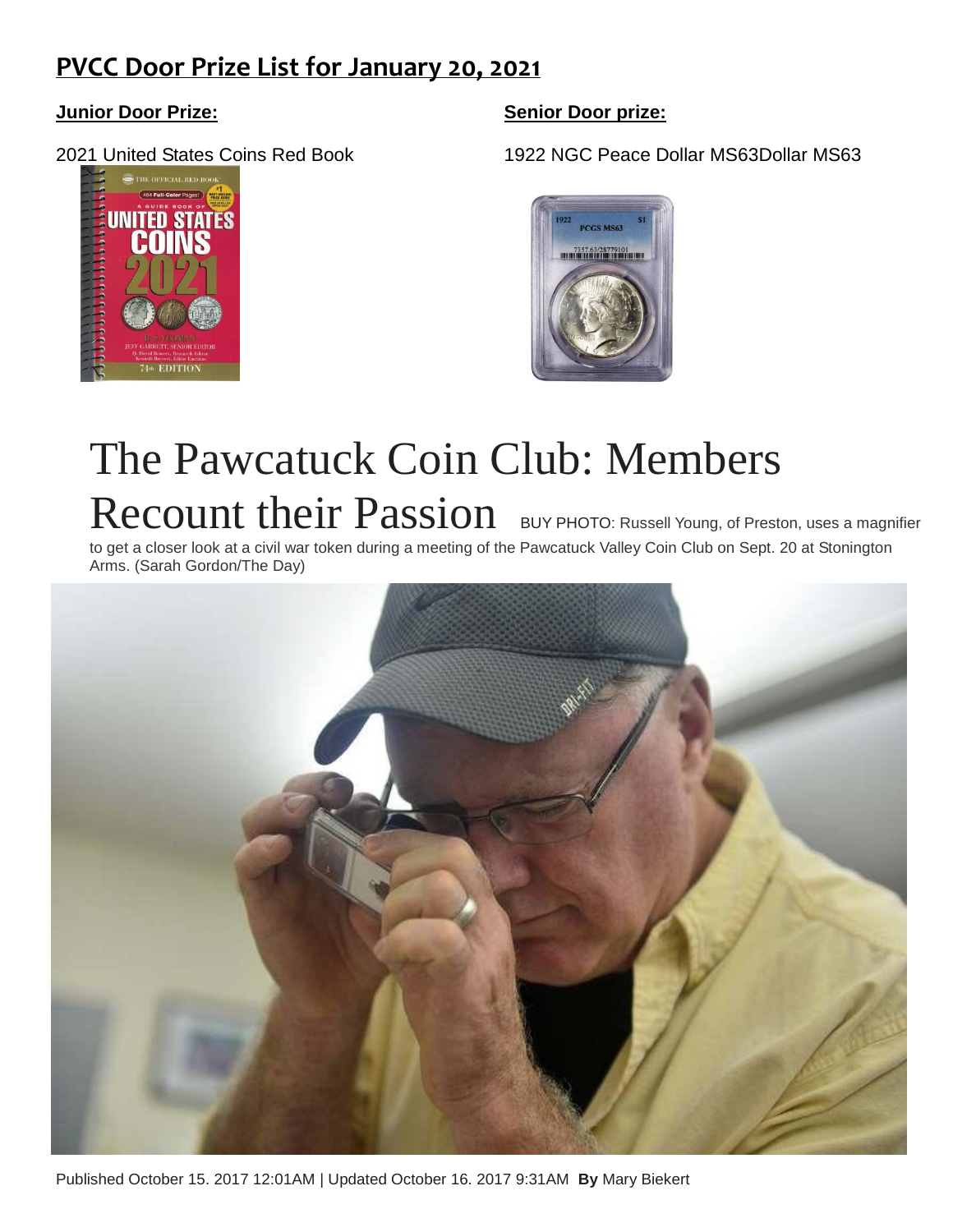

David Morrison and his daughter Julie, 13 years old, both of Waterford take a look at antique tokens during a meeting of the Pawcatuck Valley Coin Club. David has been a member of the club for 15 years, and Julie started joining him five years ago. (Sarah Gordon/The Day)

[BUY PHOTO](https://www.theday.com/article/20171015/ENT18/171019889)

On a recent September night, in the small community room of the Stonington Arms apartment complex, coin club members haul in glass cases filled with coins from centuries past. And as if the glass cases weren't enough, each coin is carefully enveloped in its own wrapping of cellophane and white cardboard, avoiding unnecessary fingerprints and tarnishes — potential damage that can affect the value of a coin. Once the coin displays are set up, club members of all ages curiously lean over the cases to survey the coins with hawk-like intensity. Other members swap coin stories passed through generations, ranging from the origins of old-wives tales to the habits of kings long past. They do so as if they were peddlers trading for valuable goods at a flea market — with conviction.

Founded in 1962, the Pawcatuck Valley Coin Club is known as one of the oldest coin clubs out of the other dozen that exist throughout the state, and it has since registered 889 members — 105 of whom are presently active within the club. The club meets every third Wednesday of the month. September's gathering was the club's 650th meeting.

It can be easily stated that this is a group of passionate numismatists (those who study coins), committed to their hobby.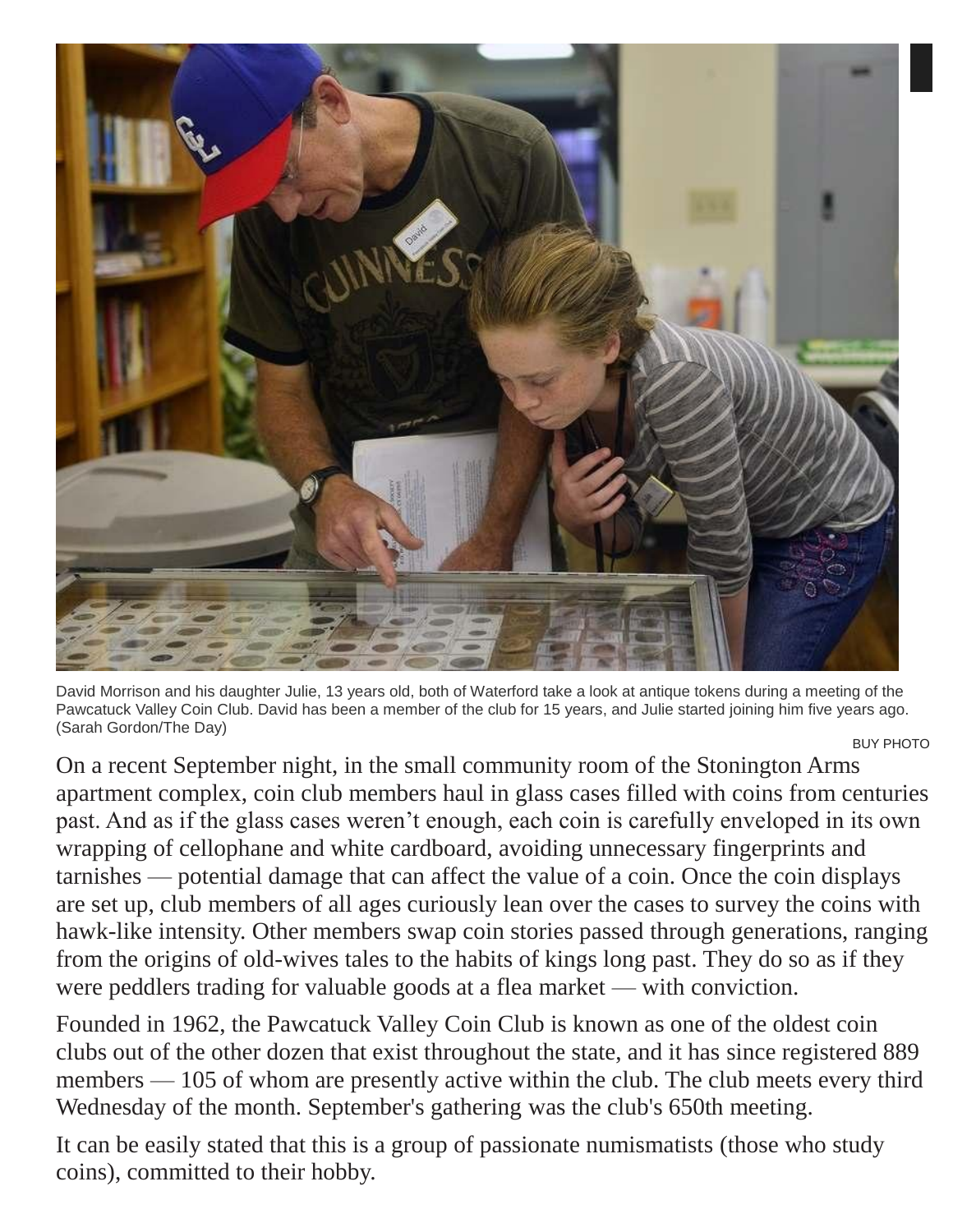For Scott Rottinghaus, an infectious disease doctor by profession, his coin-collecting hobby has permeated many facets of his life, taking him from his home in Salem to as far as Switzerland, Germany and London in efforts to collect ancient coins originally from Rome and Greece.

"Those are the best countries to find ancient coins in," Rottinghaus says. "It's nearly impossible to export ancient coins out of Italy and Greece today because of the strict regulations they have."

Rottinghaus has been participating in the Pawcatuck Coin Club since the age of 11, when he joined in 1985.

On one of his most recent trips to London, Rottinghaus obtained a fragment of a bronze Roman Republican coin created in 215 B.C. — which he brought to show everyone at the meeting.

In all his years of collecting, Rottinghaus has only ever seen one Roman Rupublican coin fully intact — they are estimated to be worth as much as \$20,000, he says. Rottinghaus wouldn't divulge how much his fragment was worth though.

"Back in ancient times, the people would often break full coins for change," he says. "They also didn't have banking back then, so people saved their coins by putting them into boxes and burying them. When they would die, the boxes would go forgotten, until centuries later, farmers would find these boxes with \$50,000-\$200,000 worth of coins over 2,000 years old while plowing fields."

It was during these ancient times, in fact, when the hobby of coin collecting began. It is widely believed that coin collecting is one of the oldest hobbies known to mankind, but unlike many home-grown hobbies, it originated through the upper echelons of society and was, for centuries, known as the "the kings' hobby." Caesar Augustus, the first Roman emperor, is thought to be one of the first coin collectors.

That lasted until the 17th and 18th centuries, however, when governments and institutions started forming their own collections. With the founding of public collections, the general public started to become more involved with collecting, and the hobby eventually made its way to the middle class.

Surprisingly, even in today's times, ancient coins are still very common, Rottinghaus says, and are therefore inexpensive and easy to collect.

"That's why I started collecting ancients. You could buy a 1,000-year-old coin for \$1," he says. But his penchant for coin collecting began after he found a tin can full with old coins in his closet when he was 5 years old.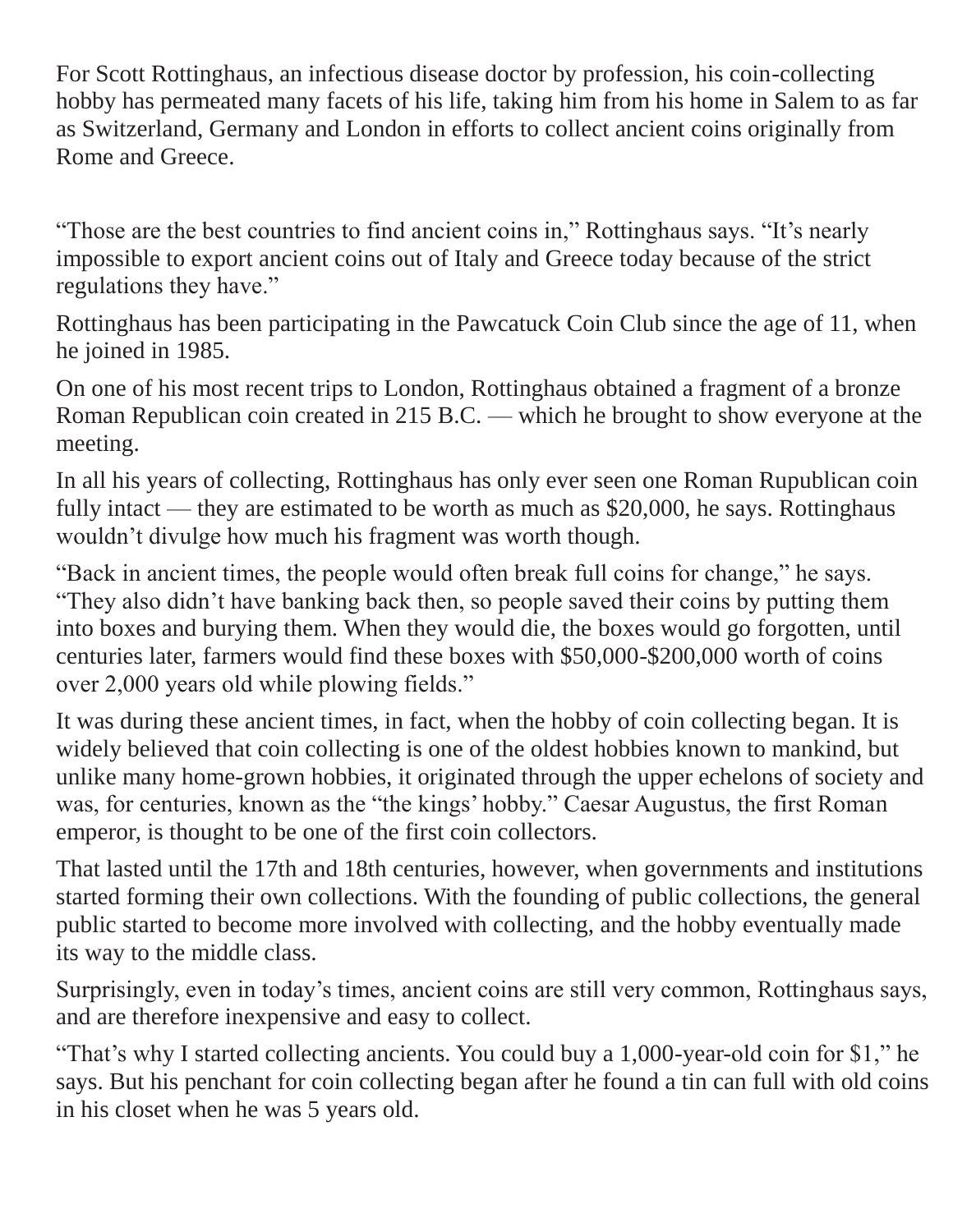Russell Young, of Preston, takes a look at antique tokens during a meeting of the Pawcatuck Valley Coin Club on Sept. 20 at Stonington Arms. (Sarah Gordon/The Day)

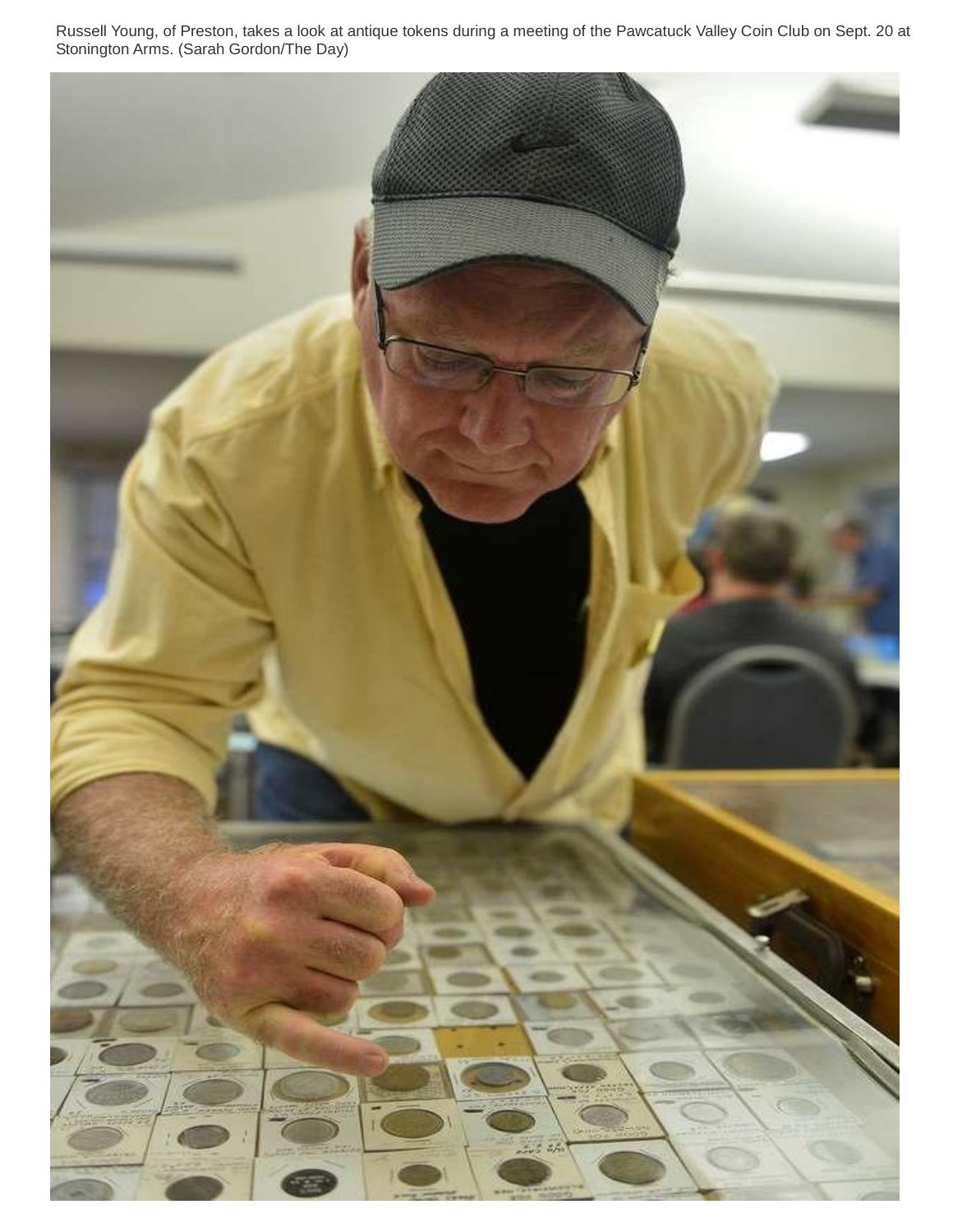For Kyran, this is also true. It was during a visit to a coin shop in Virginia with his father. The owner of the shop told the boy, then 9 years old, that he could pick out any coin to keep, for free. Kyran picked out a modern Chinese coin.

"It was filled with Indian-head cents, buffalo-head nickels, silver dollars. From there it took off," he says.

It should be noted that the club is particularly welcoming to young numismatists offering a \$25 gift card to redeem at Westerly Enterprises, a coin dealer, after receiving an allotted number of points, which are rewarded for attending and participating during meetings. According to the club's website, the future of keeping the "age-old" hobby alive lays with their youth, so it is imperative to keep their interests in the hobby piqued. To that end, three children under the age of 14 were present at the September meeting as well as one teenager.

Kyran Obermeyer, 12, of Gales Ferry, one of the club's youngest members, has been swept up in the intrigue of coin collecting. He has been collecting coins for three years, he says.

This night, he is nervously shifting in his chair while sitting by his father, Ryan Obermeyer, recording secretary for the club, before giving a presentation on "era-coins" to the club's 30-plus members at the meeting.

Specifically, Kyran likes to collect British coins and coins made during the World Wars.

"I also love B.C. (Before Christ) coins," he says. "I didn't know for a long time that coins were created during those times, but now that I do, it is fascinating. I even have one ancient Roman coin."

His induction to coin collecting began in the fashion experienced by most collectors during childhood, with the discovery of one coin, or many.

"Once I picked up that coin, I knew that I would be a coin collector," he says.

The passion, just like that, has only grown since, he says.

But at the September meeting, it is apparent that most of the collectors, unlike Rottinghaus and Kyran, prefer to collect U.S. coins. Member Carol Young is one of them.

"This will tell you everything you need to know about American coins," she says, referring to "A Guide Book to United States Coins" written by Q. David Bowers — her proclaimed Bible.

Young might just be one of the most passionate coin collectors you'll ever meet. Her knowledge of coins is encyclopedic. She can talk at length about her minted sets and Morgan dollars alone, not to mention in-depth stories about famous coins, where they moved throughout history, and who owned them.

In her retelling of a story about King Farouk, an early-20th-century ruler of Egypt and an ardent coin collector known to have had the world's most extensive collection of coins,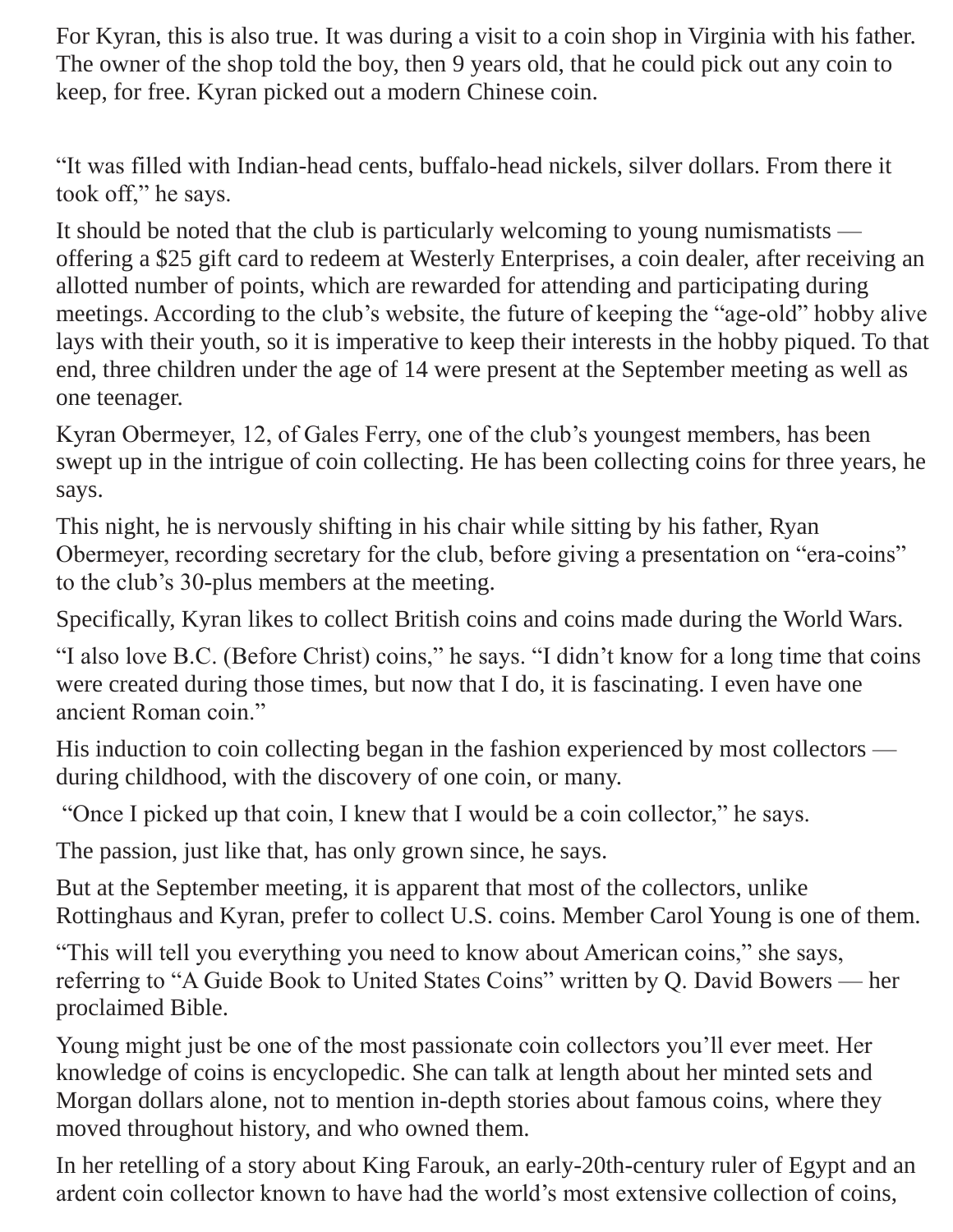Young seemed on the verge of tears when divulging that Farouk cleaned and polished all of his coins — an act that she says ruins the coins.

Young joined the Pawcatuck Coin Club in 2000.

"Blame the 50 states quarter program for that," she says, referring to the state-themed quarters that were minted between 1999 and 2008. And the rest was history. She has been happily participating since, having found her social niche.

She now helps to run each meeting as corresponding secretary of the club. At September's gathering, she resolutely calls the meeting to order as one of her responsibilities.

Before discovering the club, she privately collected coins all her life after becoming enamored with her father's coin collection as a child. When he finally gave her several Morgan Dollars, also known as the first standard silver dollar, the spark to her obsession was ignited. A "Quaker by convincement," Young moved from Pennsylvania to Rhode Island in the 1980s to be closer to her coin-collecting friends.

In her Westerly home, Young lives with her pug named Daisy. She has a 6-foot-tall cupboard that stands in her living room filled with the majority of her coin collection more specifically, open-set coins meant for trading. This includes minted sets; boxed Morgan dollars (she claims to own one from almost every year minted from 1878 to 1904 and again in 1921); mercury dimes; and other various American coins.

Her closed-set coins — those that are most valuable — she says, and all of her gold coins sit in a security deposit box in a bank. Her coin collection is worth over \$10,000, she says, not including her gold coins, which she approximated is worth over \$8,000 alone.

Ask collectors what they love most about coin collecting, she says, and they will most likely tell you that the hobby combines perfectly with history. For them, it's a way to learn about history and, quite literally, own a piece of it.

"It's history, it's art, it's intrigue, all combined into one," Young says.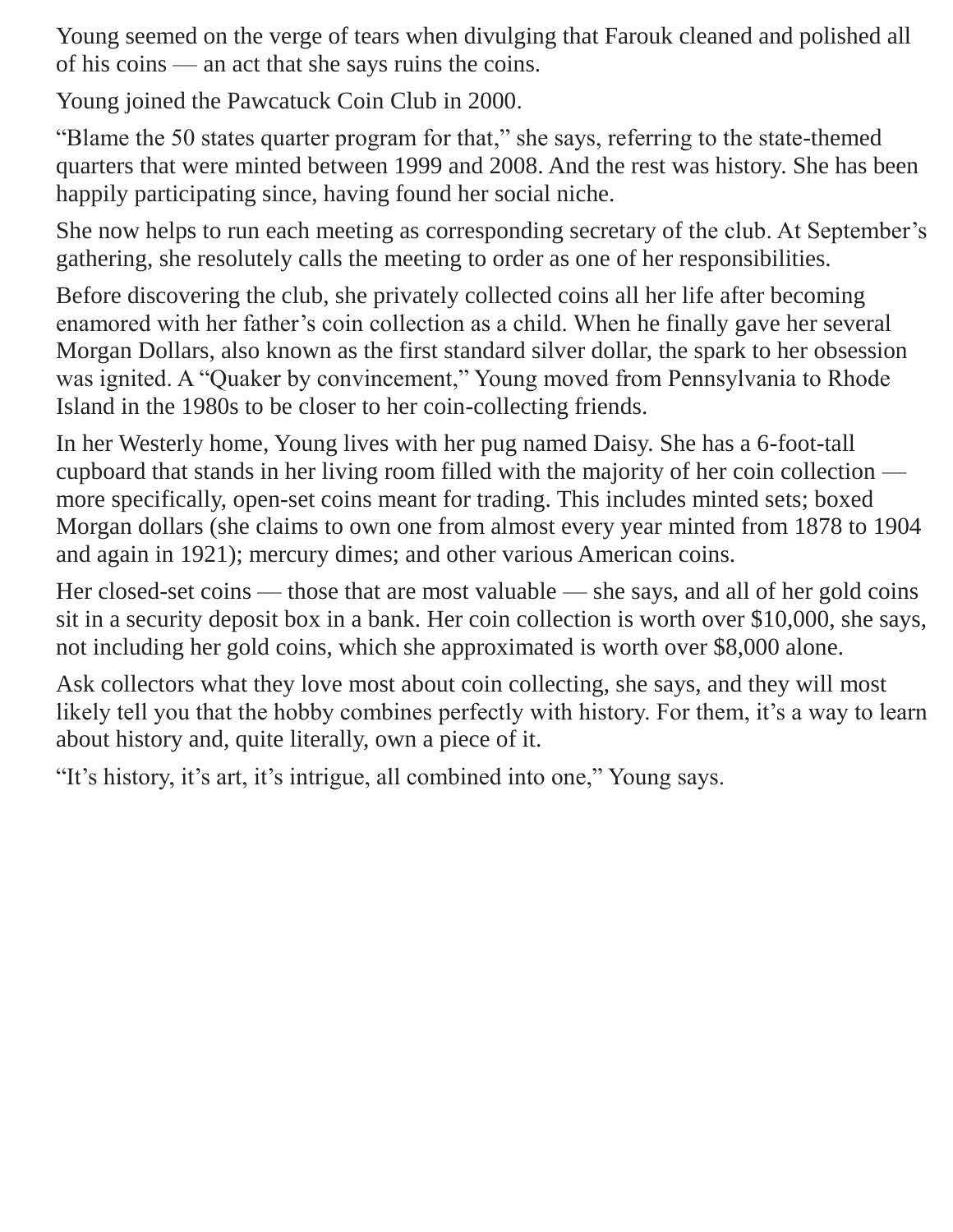## $\sim$ 2021 COIN SHOW DATES $\sim$ CHECK UPDATES DUE TO COVID-19 CANCELLATIONS!

| <b>AUBURN MA</b>            |             | <b>WILLIMANTIC CT</b>           |             | <b>NAUGATUCK CT</b>    |             |
|-----------------------------|-------------|---------------------------------|-------------|------------------------|-------------|
|                             |             | <b>JAN</b>                      | <b>JUL</b>  | <b>JAN</b>             | <b>JUL</b>  |
| <b>FEB</b>                  | <b>AUG</b>  | <b>FEB</b>                      | <b>AUG</b>  | <b>FEB</b>             | <b>AUG</b>  |
|                             |             | <b>MAR</b>                      | <b>SEPT</b> | <b>MAR</b>             | <b>SEPT</b> |
| <b>MAR</b>                  | <b>OCT</b>  | <b>APR</b>                      | <b>OCT</b>  | <b>APR</b>             | <b>OCT</b>  |
|                             |             | <b>MAY</b>                      | <b>NOV</b>  | <b>MAY</b>             | <b>NOV</b>  |
| <b>JUN</b>                  | <b>DEC</b>  | <b>JUN</b>                      | <b>DEC</b>  | <b>JUN</b>             | <b>DEC</b>  |
| <b>DEVENS MA</b>            |             | <b>CROMWELL CT</b>              |             | <b>ORANGE CT</b>       |             |
|                             | <b>JUL</b>  | <b>FEB</b>                      |             | <b>JAN</b>             | <b>JUL</b>  |
| <b>FEB</b>                  | <b>AUG</b>  | <b>APR</b>                      |             | <b>FEB</b>             | <b>AUG</b>  |
| <b>MAR</b>                  | <b>OCT</b>  | <b>JULY</b>                     |             | <b>MAR</b>             | <b>SEPT</b> |
| <b>JUN</b>                  | <b>NOV</b>  | <b>SEPT</b>                     |             | <b>APR</b>             | <b>OCT</b>  |
|                             | <b>DEC</b>  | <b>NOV</b>                      |             | <b>MAY</b>             | <b>NOV</b>  |
|                             |             |                                 |             | <b>JUN</b>             | <b>DEC</b>  |
| <b>MANCHESTER NH</b>        |             | <b>NASHUA NH</b>                |             | <b>PVCC NORWICH CT</b> |             |
|                             |             | <b>JAN</b>                      | <b>JUL</b>  | <b>JAN</b>             | <b>JULY</b> |
|                             |             | <b>FEB</b>                      | <b>AUG</b>  | <b>FEB</b>             | <b>AUG</b>  |
| <b>APR</b>                  |             | <b>MAR</b>                      | <b>SEPT</b> | <b>MAR</b>             | <b>SEPT</b> |
|                             |             | <b>APR</b>                      | <b>OCT</b>  | <b>APR</b>             | <b>OCT</b>  |
| <b>OCT</b>                  |             | <b>MAY</b>                      | <b>NOV</b>  | MAY 2, 2021            | <b>NOV</b>  |
|                             |             | <b>JUN</b>                      |             | <b>JUN</b>             | <b>DEC</b>  |
| <b>BLACKSTONE VALLEY MA</b> |             | <b>MARLBOROUGH MA</b>           |             | <b>ANA ANNUAL SHOW</b> |             |
| <b>JAN</b>                  | <b>JUL</b>  |                                 |             |                        |             |
| <b>FEB</b>                  | <b>AUG</b>  | 57th Annual Bay State Coin Show |             | February 2021          |             |
| <b>MAR</b>                  | <b>SEPT</b> | <b>APR</b>                      |             |                        |             |
| <b>APR</b>                  |             |                                 |             | <b>August, 2021</b>    |             |
| <b>MAY</b>                  |             |                                 |             |                        |             |
| <b>JUN</b>                  |             |                                 |             |                        |             |

AUBURN MA: Elks Lodge, 754 South Bridge Street (Route 12) 46 Tables. Free Admission. 978- 658-0160 BLACKSTONE VALLEY: VFW Post 1385, 16 Cross Street Route 16, Uxbridge MA Terrance O'Connor 508-400- 7454

DEDHAM MA: Holiday Inn, I-95 exit 15A, Dedham MA. 29 tables, free admission. 603-978-3459

DEVENS MA: Devens Common Center, 31 Andrews Parkway, Devens MA \$1 Admission 978-658-0160

HARTFORD CT: Courtyard Marriott, 4 Sebethe Dr. Cromwell CT. 718-323-1930 or [stassinsJ98@aol.com](mailto:stassinsJ98@aol.com)

MANCHESTER NH: EBW Promotions, P O Box 3 Wilmington MA 01887-0003, 978-658-0160 **[ernie@nhcoinexpo.com](mailto:ernie@nhcoinexpo.com)**

MANSFIELD CT: Prospect Street School Gym, 233 Prospect Street, Willimantic CT 06226, C John Ferreri, 860- 508-8620

NASHUA NH: Holiday Inn 9 Northeastern Blvd Nashua NH 03060 49 tables, free admission 978-658-0160 PAWCATUCK VALLEY NORWICH SHOW: Dave Barbone, 10 Bigelow Street, Pawcatuck CT 06379, 860-599-1571, **tyme48@yahoo.com**